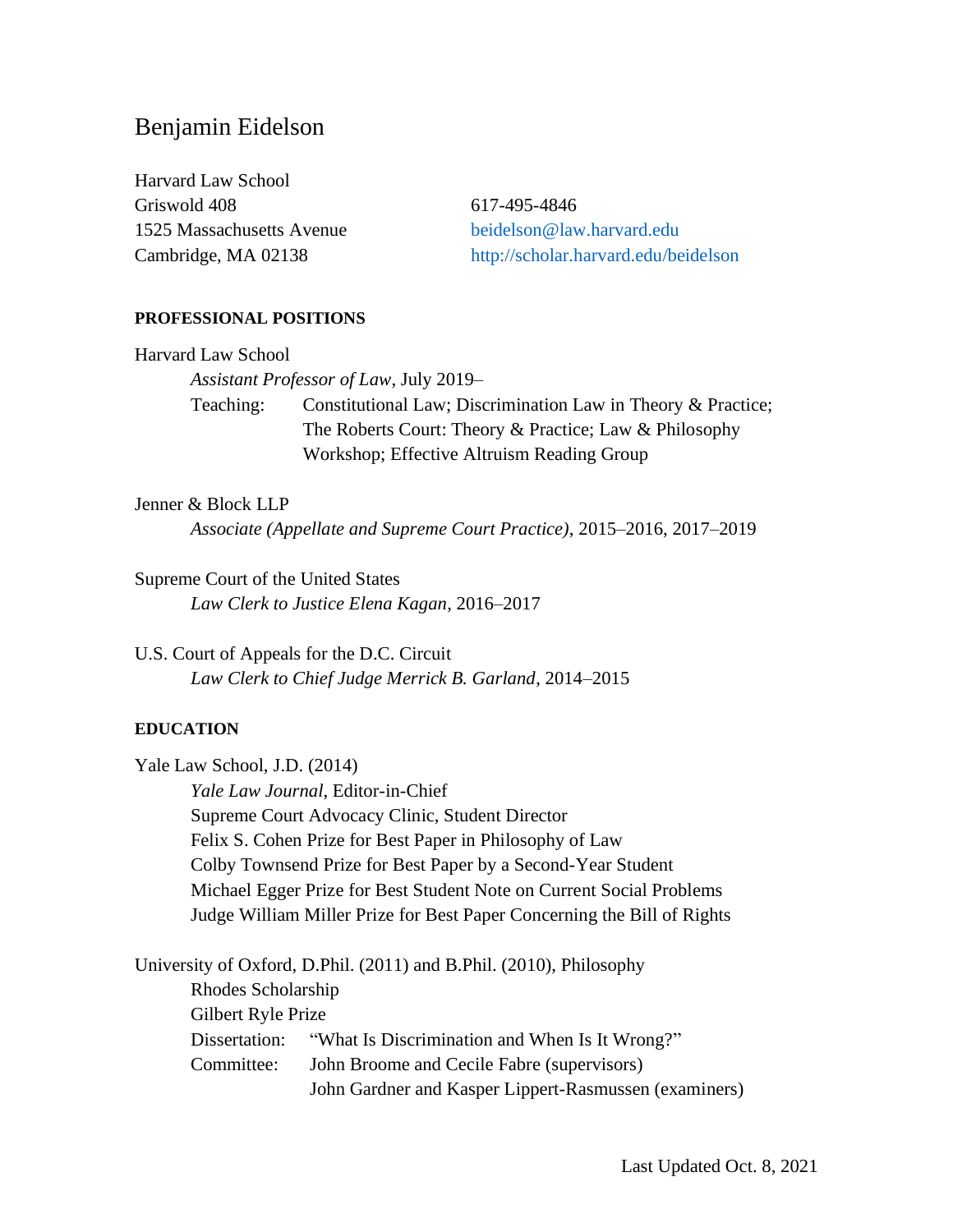Yale College, B.A., *summa cum laude* (2008)

Departmental Distinction in Philosophy and in Political Science Alpheus Henry Snow Prize; Hart Lyman Prize; E. Frances Riggs Memorial Prize; J. Edward Meeker Prize; Phi Beta Kappa

## **ACADEMIC PUBLICATIONS**

*[Dimensional Disparate Treatment](https://papers.ssrn.com/sol3/papers.cfm?abstract_id=3915787)*, 95 S. CAL. L. REV. \_\_ (forthcoming 2022)

*[Patterned Inequality, Compounding Injustice, and Algorithmic Prediction](https://papers.ssrn.com/sol3/papers.cfm?abstract_id=3790797)*, 1 AM. J. L. & EQUALITY 252 (2021)

*[Reasoned Explanation and Political Accountability in the Roberts Court](https://papers.ssrn.com/sol3/papers.cfm?abstract_id=3790791)*, 130 YALE L.J. 1748 (2021)

*[Respect, Individualism, and Colorblindness](https://www.yalelawjournal.org/pdf/EidelsonArticle_q57kq826.pdf)*, 129 YALE L.J. 1600 (2020)

*[Book Review: Discrimination as Stigma](https://www.journals.uchicago.edu/doi/abs/10.1086/695999?journalCode=et)*, 128 ETHICS 678 (2018)

D[ISCRIMINATION AND](https://global.oup.com/academic/product/discrimination-and-disrespect-9780198732877?cc=us&lang=en&) DISRESPECT (Oxford University Press 2015)

Reviewed in *Ethical Theory and Moral Practice* [\(20:451-54\)](https://link.springer.com/article/10.1007%2Fs10677-016-9772-z); *Ethics* [\(128:240-45\)](https://www.journals.uchicago.edu/doi/abs/10.1086/692953?journalCode=et); *Australasian Journal of Philosophy* [\(95:622\)](https://www.tandfonline.com/doi/abs/10.1080/00048402.2016.1230638); and *Political Studies Review* [\(15:616\)](http://journals.sagepub.com/doi/full/10.1177/1478929917712147)

*[Treating People as Individuals](https://cpb-us-e1.wpmucdn.com/blogs.cornell.edu/dist/5/5699/files/2017/07/Eidelson-Treating-People-as-Individuals-2cuxx77.pdf)*, in PHILOSOPHICAL FOUNDATIONS OF DISCRIMINATION LAW (Oxford University Press 2013, Deborah Hellman and Sophia Moreau eds.)

*[The Majoritarian Filibuster](https://papers.ssrn.com/sol3/papers.cfm?abstract_id=2202791)*, 122 YALE L.J. 980 (2013) (Note)

*[Kidney Allocation and the Limits of the Age](https://papers.ssrn.com/sol3/papers.cfm?abstract_id=2229583) Discrimination Act*, 122 YALE L.J. 1635 (2013) (Comment)

*[A Penumbra Overlooked: The Free Exercise Clause and](https://papers.ssrn.com/sol3/papers.cfm?abstract_id=949894)* Lawrence v. Texas, 30 HARV. J. L. & GENDER 203 (2007) (Note)

## **OPINION PIECES**

*["Pay\[ing\] Our Precedents No Respect": Why](https://www.yalejreg.com/nc/paying-our-precedents-no-respect-why-the-daca-and-remain-in-mexico-rescissions-are-worlds-apart-by-benjamin-eidelson/) the DACA and Remain-in-Mexico [Rescissions Are Worlds Apart](https://www.yalejreg.com/nc/paying-our-precedents-no-respect-why-the-daca-and-remain-in-mexico-rescissions-are-worlds-apart-by-benjamin-eidelson/)*, YALE J. REG. NOTICE & COMMENT (Sept. 2, 2021)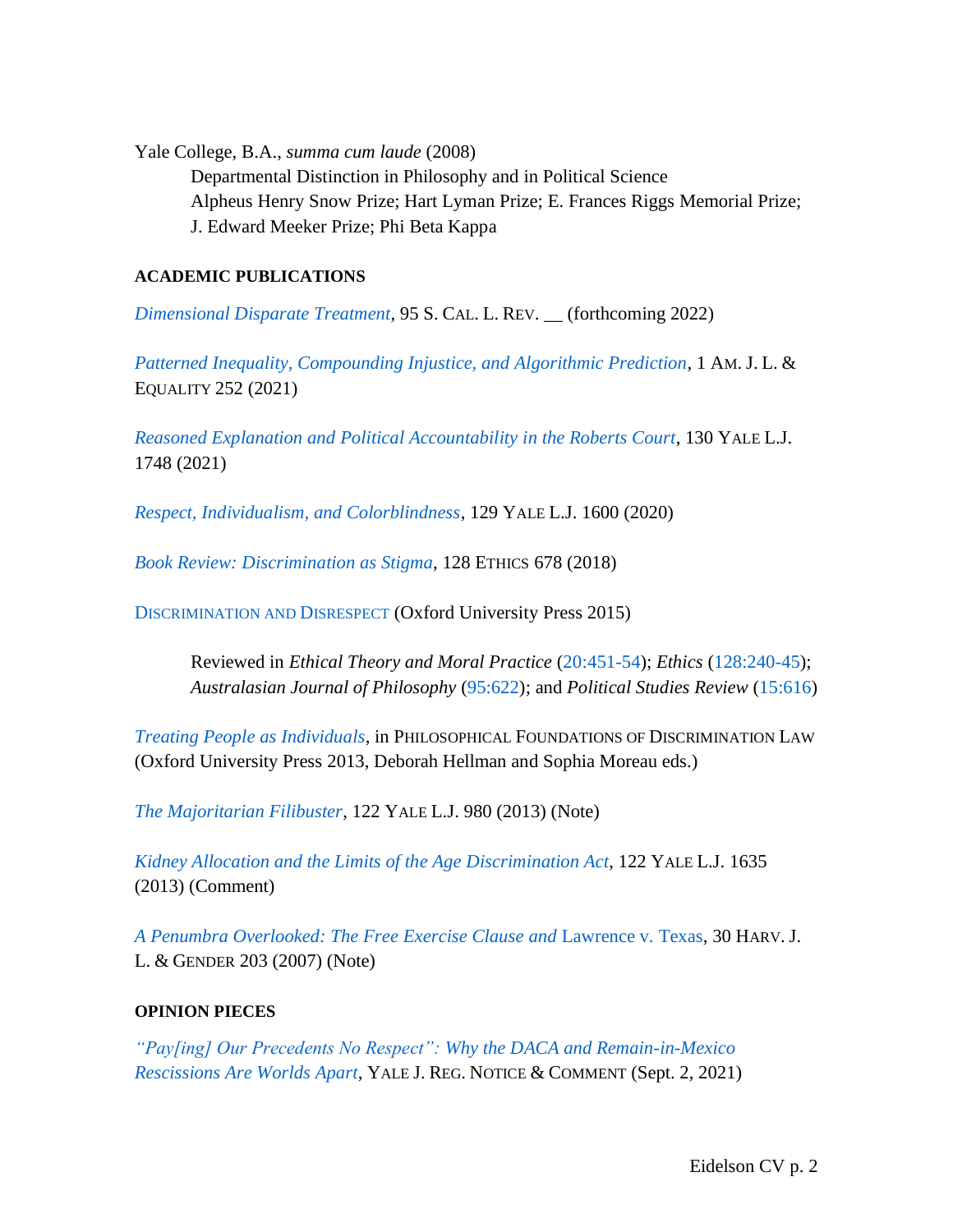*[A Way Out for the Supreme Court on DACA,](https://www.nytimes.com/2019/10/27/opinion/daca-supreme-court.html)* N.Y. TIMES (Oct. 27, 2019)

*Unbundling DACA and Unpacking* Regents: *[What Chief Justice Roberts Got Right](https://balkin.blogspot.com/2020/06/unbundling-daca-and-unpacking-regents.html)*, BALKINIZATION (June 25, 2020)

*[Let the Majority Rule](https://slate.com/news-and-politics/2010/02/why-the-filibuster-is-ok-for-democrats-but-not-for-republicans.html)*, SLATE (Feb. 8, 2010)

#### **SELECTED PRESENTATIONS**

["Nonhuman Animals and the Concept of Discrimination"](https://www.youtube.com/watch?v=r-exZqXN1I8&list=PLEMySUMc-oCxM4abuq5HnjhadeCVGNYiE&index=5) (2021) Invited lecture for conference on "Speciesism and Other Discriminations" hosted by Centre de Recherche en Éthique (CRE) at Université de Montréal

"Author Q&A: *Discrimination and Disrespect*" (2021) Invited question-and-answer session for the Centre for the Experimental-Philosophical Study of Discrimination (CEPDISC) at Aarhus University, Denmark

"Patterned Inequality, Compounding Injustice, and Algorithmic Prediction" (2020) Invited keynote presentation for Workshop on Algorithmic Fairness at the University of Copenhagen

"Reasoned Explanation and Political Accountability in the Roberts Court" (2020) University of Minnesota Public Law Workshop Harvard Law School Public Law Workshop

"Respect, Individualism, and Colorblindness" (2019) University of Toronto, Symposium on Discrimination and Subordination

"Treating People as Individuals" (2018) Cornell Law School Invited guest lecturer for day of Professor Andrei Marmor's seminar discussing "Treating People as Individuals"

"The Supreme Court's 2016 Term" (2017) Harvard Law School Invited co-teacher for one day of weeklong seminar with Justice Elena Kagan

"Discrimination Theory" (2017) University of Virginia School of Law